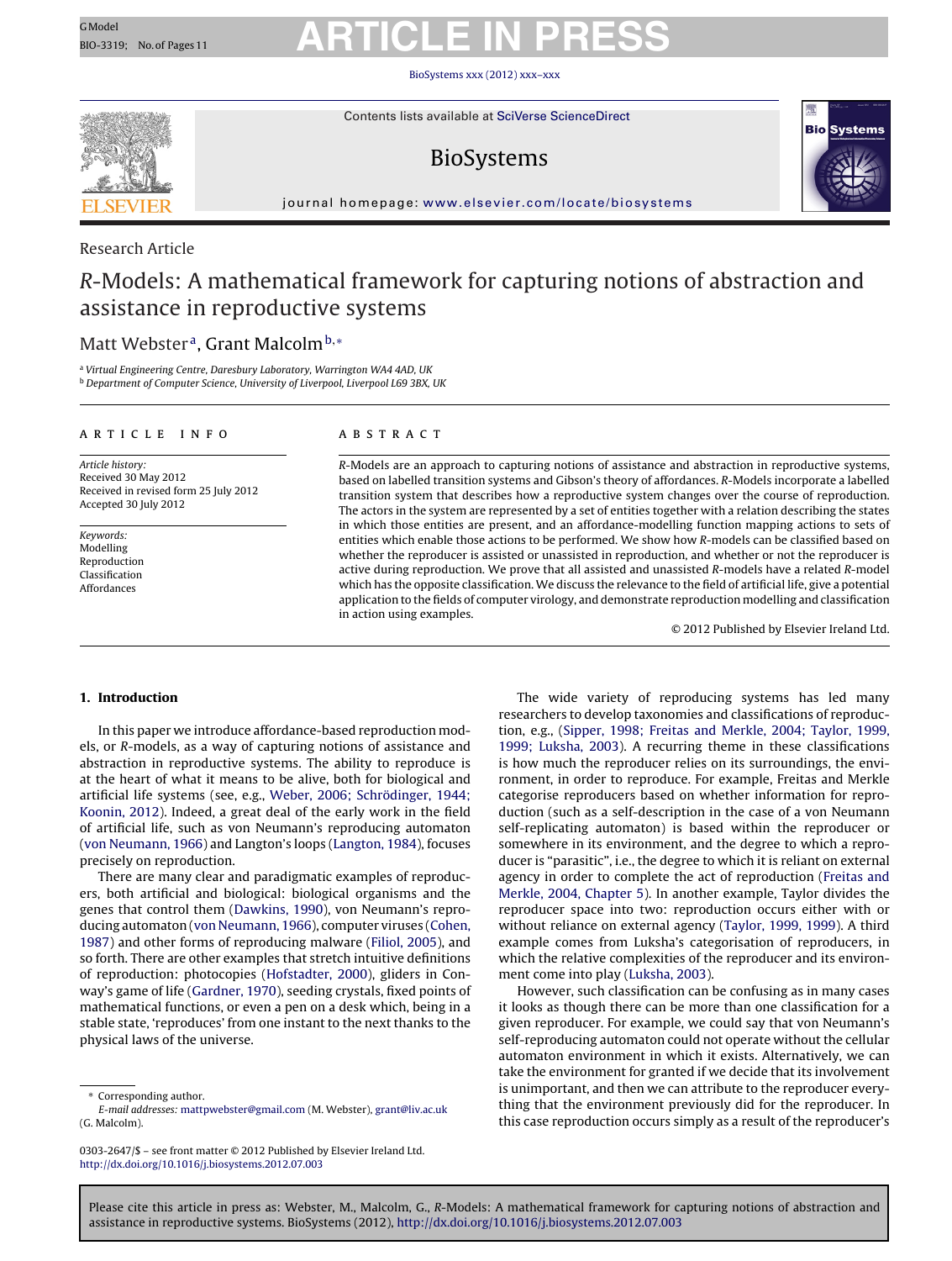<span id="page-1-0"></span>2 M. Webster, G. Malcolm / BioSystems *xxx* (2012) *xxx* 

own agency. (In the first case we could say that von Neumann's automaton is "assisted" by its environment, and in the latter case it is "unassisted".) Similar confusion can occur in other examples of reproduction, from bacteria to Langton's loops to computer viruses. We call this the "assistance problem" of reproductive system classification.

Another point of contention when classifying and comparing reproduction systems is the "abstraction problem". It is possible to talk about a reproducer at many different levels of abstraction. For example, we could say that bacteriophage viruses reproduce in a 5-step process corresponding to the stages of attachment to the host cell, insertion of the viral RNA, synthesis of various parts that will make up the offspring, maturation of the offspring and finally release of the offspring into the environment. Alternatively, we could view the bacteriophage's reproduction in terms of the biochemical reactions taking place during the reproductive process, from the use of enzymes to inject viral DNA to the creation of necessary proteins. This could involve many thousands of different reproductive steps. We could also say that the bacteriophage reproduces in one step, that the entire reproduction process is simply a single indivisible event—we may use this view if, for example, we are more interested in how quickly the virus spreads through a population of host cells. All three of these abstraction levels are different, yet they all describe the same reproductive system. In what ways (if any) are these three views of the same reproductive process related?

In this paper we hope to clarify what is meant by "assistance" and "abstraction" using R-models, and therefore help to tackle the assistance and abstraction problems for reproduction classification. We introduce the R-model mathematical framework to compare different "views" of the same reproductive act, e.g., bacteriophage virus reproduction and computer virus reproduction, and show that different views of the same reproductive process correspond to different R-models. Our main results suggest that the notion of assistance is a property not of a reproductive system, but of a model of that system. We are able to show that for every R-model in which an entity's reproduction is unassisted, there is an R-model of the same system in which the entity's reproduction is assisted, and vice versa.

### 1.1. Structure of the paper

In Section 2 we begin by introducing two of the main ideas on which R-models are based: labelled transition systems and affordances. Next we give a formal definition of R-models, and show how they can be used to describe different types of assistance and abstraction for reproductive systems. We introduce "refinements" as a way of relating R-models to each other, and give examples showing how R-models can be constructed and related. In [Section](#page-5-0) [3](#page-5-0) we explore the "space" of R-models in more detail by describing a number of theoretical results on R-models, the most of important of which lets us find corresponding assisted R-models for any unassisted R-model and vice versa (the significance and meaning of these terms will be given in the appropriate sections). We follow this with some practical examples of how these formal results can be applied. We conclude with comparisons with related work, and give directions for future work.

### **2. Formal models of reproduction**

As stated in [Section](#page-0-0) [1,](#page-0-0) our goal is to be able to relate different views of a reproductive act in a rigorous way, in order to clarify what is meant by "abstraction" and "assistance" within reproductive systems. In this section we specify precisely what we mean by an R-model: on the one hand, we want R-models to be general

enough to cover as many examples as possible, while on the other hand, we want the notion to have enough structure to allow us to capture relevant similarities and differences between specific R-models. Since any model of reproduction necessarily identifies some reproducer that reproduces, it seems reasonable to take an entity-based approach to modelling reproduction, and we will assume that reproductive models identify a set of entities that play some role in the reproductive process, and that the reproducer itself is a particular entity in this set. We also require that an R-model specifies a state space and the events that occur to move from one state to another. We now examine in detail the theoretical tools used to specify reproduction in terms of state spaces and entities, namely labelled transition systems and affordances.

#### 2.1. Labelled transition systems

A set of states together with events or 'actions' that move the system from one state to another form a labelled transition system, which consists precisely of a set S of states, a set A of actions, and a ternary relation  $\rightarrow \subseteq S \times A \times S$  specifying the transitions between states. Given such a labelled transition system, we usually write  $s \stackrel{a}{\mapsto} s'$  instead of  $(s, a, s') \in \mapsto$  , to indicate that action  $a$  may move the system from state s to state s'.

It is important to note at this stage that labelled transition systems, whilst based on discretemathematical structures, are capable of modelling continuous-time phenomena. One way of doing so is to incorporate continuous time into the state space. States would then be pairs  $(t, s)$ , where  $t$  is a real value denoting time, and  $s$  is the state of the system at time t. Transitions would then be of the form  $(t_1, s_1)$   $\stackrel{a}{\mapsto}$   $(t_2, s_2)$ , provided that  $t_1$  <  $t_2$  and  $s_1$   $\mapsto$   $s_2$  is a valid evolution of the system over the time-interval  $[t_1, t_2]$  (as a simple example, if  $s_1$  and  $s_2$  are intended to represent velocities, then requiring  $s_2 = s_1 + k(t_2 - t_1)s_1$  would represent a constant acceleration).

As an example of a labelled transition system, consider an abstract view of the life cycle of a bacteriophage virus, which consists of five stages: (i) **a**ttachment of the virus to the host cell; (ii) **i**ntroduction of the virus's genome to the interior of the cell; (iii) **s**ynthesis of new virus parts; (iv) **m**aturation of these parts into mature offspring; and (v) **r**elease of these offspring back in the environment. At this schematic level, there are five actions:  $A = \{a, i, s, m\}$  $\mathbf{r}$ }, and the state space has six states:  $S = \{s_1, s_2, s_3, s_4, s_5, s_6\}$ , where  $s<sub>1</sub>$  represents the initial state before the bacteriophage attaches to the cell,  $s_2$  represents the state after attachment, and so forth. The labelled transition system as a whole can be pictured thus:

$$
s_1 \mapsto s_2 \mapsto s_3 \mapsto s_4 \mapsto s_5 \mapsto s_6 \tag{1}
$$

# 2.2. Affordances

Using labelled transition systems we can formalise an act of reproduction in terms of a sequence of events taking place over time. Using Gibson's theory of affordances we can say that one or more of the entities present in a reproduction model assist in a particular action.

Note that our models are ecological, in the sense that we specify an act of reproduction that involves some number of entities within the environment of the reproducer. We do not place restrictions on what these entities can be; they can be animate or inanimate, logical or physical. For this reason we use Gibson's theory of affordances [\(Gibson,](#page-10-0) [1977,](#page-10-0) 1979) to describe the way in which one or more entities assist in particular actions in the reproduction model. Gibson presented affordance theory as an "ecological theory of perception", in which animals perceive objects in their environment as being able to assist in some action. For instance, for a mouse a cave might afford shelter, or running water may afford nourishment. We can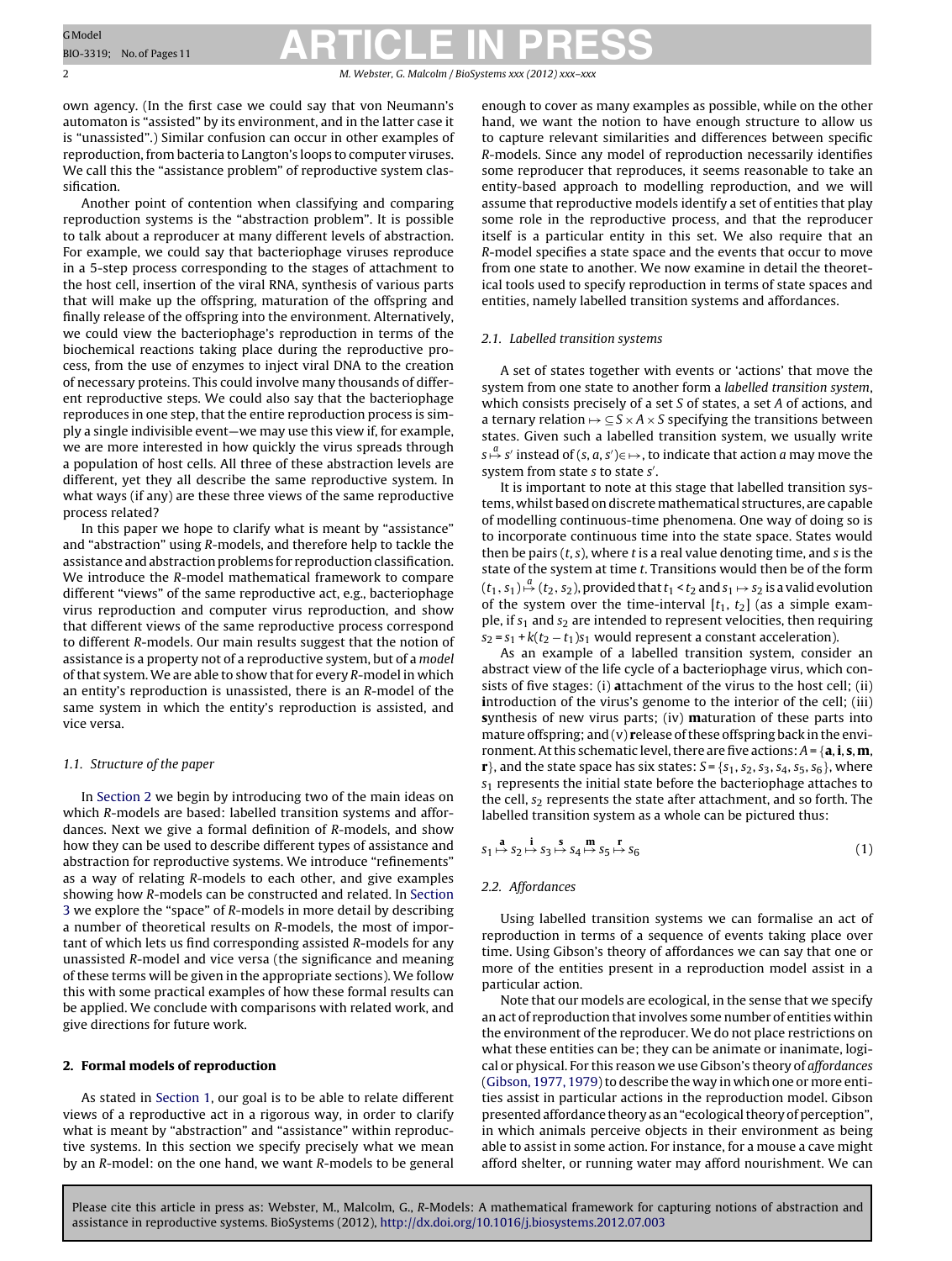M. Webster, G. Malcolm / BioSystems *xxx (2012) xxx–xxx* 3

<span id="page-2-0"></span>stretch this notion even further; the mouse might perceive another mouse of the opposite sex which affords it reproduction. The mouse might perceive three stepping stones, which afford it safe passage across a stream. The mouse may even perceive a predator, which affords death. In each case, the notion of affordance binds some actor (e.g., the mouse) with some entities in its environment. The actor requires the entities to perform an action, e.g., a mouse needs a cave to perform the act of shelter.

In our models we can consider the reproduction of any reproducer. The reader should note that we therefore only use affordances as a metaphor; we do not suggest that a reproducer like a computer virus perceives its environment in any non-trivial way, for example. We could have just as easily used words like "assistance", "collaboration" or "cooperation" in place of "affordance"; however, we chose "affordance" for its ecological connotations.

### 2.3. R-Models: affordance-based models of reproduction

We can formalise affordances within reproduction models by using a function  $Aff$  that assigns to any action  $a$  in the reproductive act a set of entities,  $Aff(a)$ , that together afford the action a, i.e., those entities without whose presence a could not be performed. We make this formal as follows.

**Definition 1.** An affordance-based reproduction model, or R-model, is a tuple

 $(S, A, \mapsto, Ent, r, \varepsilon, p, Aff),$ 

where

- $(S, A, \mapsto)$  is a labelled transition system;
- *Ent* is a set of 'entities' with the reproducer  $r \in$  *Ent* the particular entity that reproduces in the model;
- $\varepsilon \subseteq Ent \times S$  is a binary relation, with e  $\varepsilon$  s indicating that entity e is present in the state s;
- $\bullet$  p is a path through the transition system representing the reproduction of r, i.e.,  $p$  consists of a sequence  $s_0 \stackrel{a_1}{\mapsto} s_1 \stackrel{a_2}{\mapsto} \dots \stackrel{a_n}{\mapsto} s_n$  with

 $s_{i-1} \stackrel{a_i}{\mapsto} s_i$  for  $0 \leq i \leq n$ , and with  $r \mathrel{\varepsilon} s_0$  and  $r \mathrel{\varepsilon} s_n$ ; and

• Aff :  $A \rightarrow \mathcal{P}(Ent)$  is a function from actions to sets of entities, such that, for all states s, if a is possible in s (i.e.,  $s \stackrel{a}{\mapsto} s'$  for some state s'), then  $e \varepsilon s$  for all  $e$  in Aff(a).

As an example, we consider bacteriophage reproduction as described above.

**Example 1.** An R-model for bacteriophage reproduction might look as follows:

• The labelled transition system,  $(S, A, \mapsto)$ , is

 $s_1 \mapsto s_2 \mapsto s_3 \mapsto s_4 \mapsto s_5 \mapsto s_6,$ 

as in [\(1\),](#page-1-0) with the actions  $\{a, i, \ldots\}$  corresponding to attachment, insertion, etc.;

- $Ent = \{virus, host\}$  where virus is the bacteriophage virus and host is the host cell which gets infected;
- $\varepsilon$  is defined as follows: host  $\varepsilon$  s<sub>i</sub> for  $1 \le i \le 5$ , meaning that the host cell is present in all states of the reproductive process except the final one (as it has been destroyed in the virus release stage). We also specify virus  $\varepsilon$  s<sub>1</sub> and virus  $\varepsilon$  s<sub>6</sub> as the virus is present in the first state, i.e., before it injects itself into the host cell, and in the final state, after "copies" of the virus are released into the environment;
- $p = (S, A, \rightarrow)$  in this case as the transition system contains only the states, actions and transitions ofthe bacteriophage's reproductive process;
- $Aff(a) = \{ virus, host\}$  as the virus and host must both be present in order for this action to take place, and  $Aff(\alpha) = \{host\}$  for all  $\alpha \in \{\mathbf{i}, \mathbf{j}\}$ **s**, **m**, **r**} as the host cell must be present for all of these actions to take place.

In this schematic model of the bacteriophage, we posit just two entities: the host cell, which is present in all states except the final state, and the bacteriophage, which, as the reproducer, is present in at least the first state  $s_1$ , and final states  $s_5$  and  $s_6$ . This gives us a very simple model of bacteriophage reproduction, in which we identify the bacteriophage with its own offspring.

It is important to stress that this is not the only possible R-model for bacteriophage reproduction. We could use a different labelled transition system consisting of any number of states in the reproductive process, including branches, cycles and disjoint graphs. We could specify any number of entities, for example, we could include the substrate on which the host cell exists, or the food on which it feeds, or another virus in the system, etc. (Note that we require at least one entity, the reproducer.) Likewise we can specify the presence relation  $\varepsilon$ , the path p and the affordances in the model however we want (subject to the restrictions given in Definition 1). Indeed, we give a more detailed version of bacteriophage reproduction in [Example](#page-4-0) [5](#page-4-0) below.

This flexibility makes R-models a convenient mathematical framework for describing reproductive systems, and in particular for capturing notions of abstraction and assistance those systems, as we shall see in the following sections.

# 2.4. Assistance and refinements for R-models

We will use R-models as a tool for reasoning about abstraction and the ecology of assistance in reproductive systems. Before we do so, we need to formalise notions of assistance and refinement.

# 2.4.1. Assistance in R-models

In order to formalise assistance with respect to reproduction, it is useful to identify the set of all entities which assist in the overall act of reproduction. We call this set the ecology of a model.

**Definition 2.** The ecology of an R-model M,  $E(M)$ , is the union of the sets  $Aff(a_i)$  for all actions  $a_i$  in the path p.

In other words, the ecology of an R-model is the set of all the entities that assist in the act of reproduction. We can then classify an R-model M as assisted or unassisted, depending on the ecology of M:

**Definition 3.** An R-model M is unassisted iff there is no entity e in  $E(M)$  that is different from the reproducer r. Conversely, an R-model M is assisted iff there is some entity  $e$  in  $E(M)$  that is different from r.

Note that M is unassisted iff  $E(M) \subseteq \{r\}$ ; in general, this need not be an equality, and we can also classify models according to whether or not the reproducer participates in its own reproduction. The idea of a reproducer not participating in its own reproduction might seem paradoxical at first, but is quite natural in some circumstances. For instance, a photocopy (considered by some to be a reproducer; [Hofstadter,](#page-10-0) [2000\)](#page-10-0) apparently does little in the act of its own reproduction. It is likely that many such "trivial" examples of reproduction involve reproducers that do not seem to participate in their own reproduction, e.g., gliders within Conway's game of life [\(Gardner,](#page-10-0) [1970\).](#page-10-0) We summarise this distinction in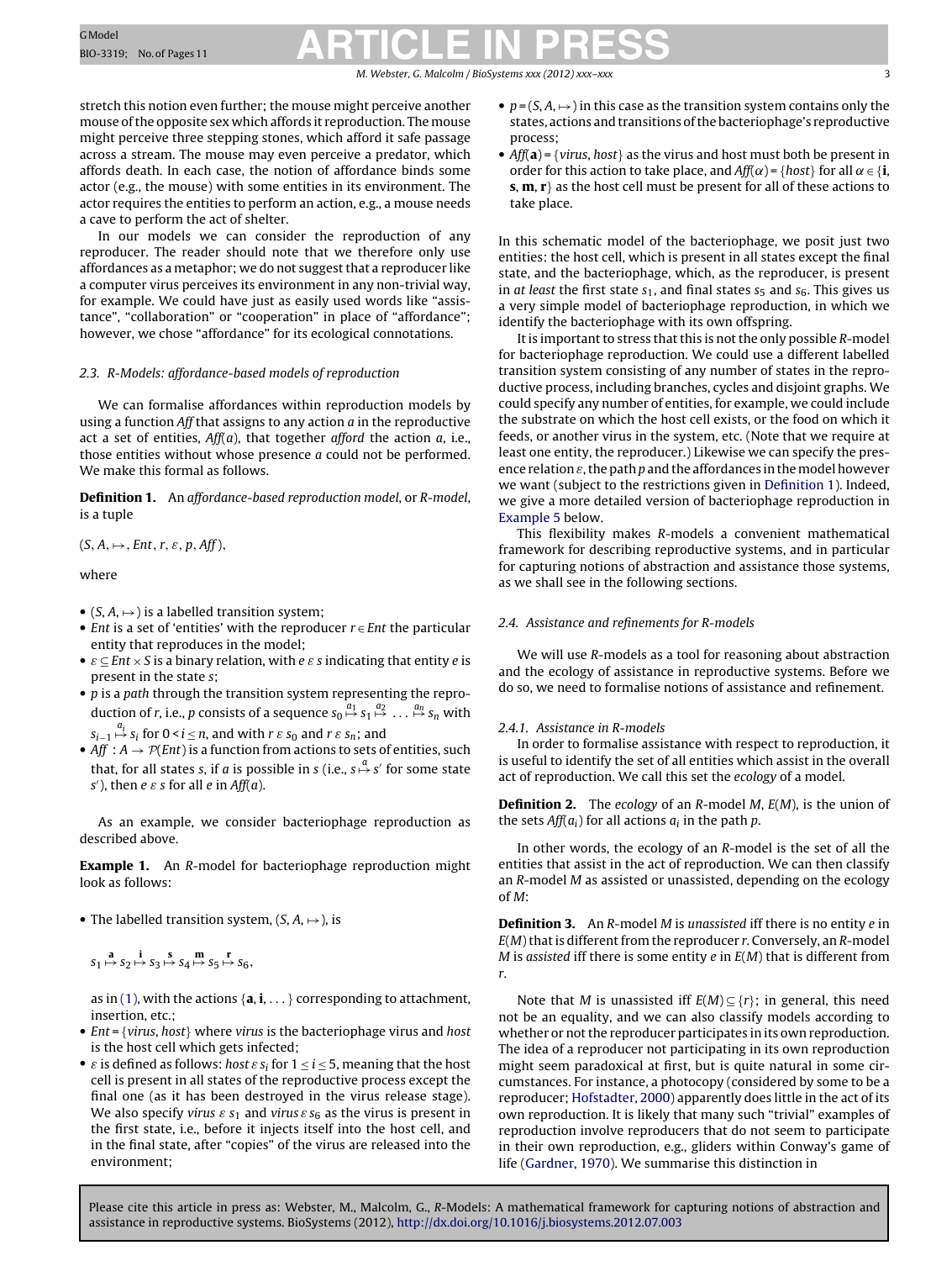<span id="page-3-0"></span>4 M. Webster, G. Malcolm / BioSystems *xxx (2012) xxx–xxx*

**Definition 4.** An R-model model M is trivial iff the reproducer  $r \notin E(M)$ . Conversely, M is non-trivial iff  $r \in E(M)$ .

Note that the trivial/non-trivial classification is orthogonal to the assisted/unassisted classification.

We now demonstrate how an R-model for a copier computer virus can be defined and classified as assisted or unassisted, or as trivial or non-trivial.

**Example 2.** The following copier computer virus reproduces when it is executed by the Bash interpreter in Unix:

cp \$ 0 \$ 0.copy

The command  $cp$  takes as arguments two filenames, and copies the contents of the first file, if it exists, into the second file, which will be created if it does not already exist. The expression  $\zeta$ <sup>0</sup> is a special variable that is set to the name of the command which invoked the shell script. As shell scripts are commonly invoked using their own filename, this computer virus is able to make a copy of the file containing itself.

In general, for a computer virus, we would like to base an R-model on an operational semantics ([Plotkin,](#page-10-0) [2004\)](#page-10-0) for the programming language in which the virus is written. That is, the labelled transition system has programs as labels, and the states are those of an abstract machine that executes the language. An operational semantics formally specifies the transition relation  $\mathrm{s} \mathop{\mapsto}^p \mathrm{s}'$  by specifying which states  $s'$  may be reached by executing program  $p$ in starting state s.

In this case, we can represent the state of a computer running the Bash interpreter as a tuple  $FS \mid B \mid CS$ , where FS represents the filestore, B represents the state of the Bash interpreter, and CS represents a sequence of shell script commands that are to be executed. For the sake of simplicity, we will assume that the filestore is just a sequence of shell scripts, and we will represent each script as [FH: CS], where FH is the name of the script and CS is the sequence of shell-script commands in the script. The state of the Bash interpreter would consist of variable–value pairs for all of Bash's environmental variables; since for our example we are interested only in the variable \$0, we will represent the state of the interpreter simply as \$0: FH, where FH is the value of the variable \$0. As for the commands, we will restrict attention to names of shell scripts and commands of the form  $cp$  E1 E2, where E1 and E2 are expressions. Thus, for example,

[virus : cp \$ 0 \$0 . copy]|[\$0 : null]|virus

represents a state where the only script in the filestore is the copier virus, the variable  $$0$  has value  $null$ , and the command about to be executed is a call of the shell script virus.

Now a simplified operational semantics for the Bash interpreter states that there are three actions get, subst, and cp, and permits the following path:

 $[\text{virus:cp$0$0.copy}][[$0:null] \text{virus}$ get →

[virus : cp \$ 0 \$0 . copy]|[\$0 : virus]|cp \$ 0 \$0 . copy subst →

[virus : cp \$ 0 \$0 . copy]|[\$0 : virus]|cp virus virus . copy  $\overset{cp}{\mapsto}$ 

[virus . copy : cp \$ 0 \$0 . copy][virus : cp \$ 0 \$0 . copy  $||[$0:virus||$ 

This path shows that executing the virus causes its code to be reproduced in the file virus.copy.

We now construct an R-model  $M_{cv}$  in which we identify three entities: the copier computer virus  $(cv)$ , which is the reproducer in this R-model; the string rewriting agent (sra), which rewrites  $\zeta$ <sup>0</sup> to the name of the script currently executing; and the cp command, which creates the copy of the virus. Therefore  $Ent = \{cv, sra, cp\}$ . Since substitution for \$0 and copying file contents are basic functions of the Bash interpreter, we let sra and cp be present in all states—this is a reasonable choice for our simplified operational semantics; in a more detailed semantics, we might, for example, specify that *cp* is not present in certain 'error' states arising from hardware or software failures. We further specify that cv is present in all states where the command  $cp$  \$0 \$0.copy, or the result of substituting for  $\zeta$ <sup>0</sup> in this, is present either in the filestore or as a command about to be executed by the interpreter.

Thus far, we have defined a basic reproduction model; we make this an R-model by specifying:

| $Aff(subst) = \{sra\}$ |  |
|------------------------|--|
| $Aff(cp) = \{cp\}$     |  |
| $Aff(get) = \{cv\}$    |  |

It is readily checked that these equations satisfy the constraint of [Definition](#page-2-0) [1,](#page-2-0) and that the result is a non-trivial assisted model.

Several variations on this R-model may be given by changing the definition of the function Aff. For example, if one feels that substitution for  $\zeta$ <sup>0</sup> is a freely available resource that can be taken for granted, one may set Aff(subst) =∅. Similarly, one may have Aff(cp) =∅ if one feels that copying files may be taken for granted. Together, these two changes would give an R-model in which the entities sra and cp may be considered surplus to requirements and dropped from the set Ent. This model would then be a non-trivial unassisted R-model.

# 2.4.2. Refinements of R-models

It should be clear from the preceding examples that we are not classifying reproducers per se; rather, we are classifying R-model s of reproducers, and we allow for the possibility that a reproductive process may be modelled in many different ways using as many different R-models. It is possible that this permissiveness might seem inappropriate. After all, it might be argued, the primary goal of a model is verisimilitude: things are one way or another, and the obligation on a model is to say which way things are; so if there are two different models of the same thing, then at least one model is wrong.

Our view, which may show a bias towards practices in Computer Science, is that it is often useful to allow different models of the same process, perhaps at different levels of abstraction, or reflecting different states of understanding of the process being modelled. In software engineering, for example, it is common to start with a very abstract specification of a system, and repeatedly refine this by adding more details and constraints, until a final, very concrete specification is reached. Each version of the specification can be seen as a model of the not-yet-realised system, at varying levels of abstraction. The important relationship between the different models is a form of consistency: the more concrete models impose more constraints on admissible behaviours; in other words, every behaviour allowed by the concrete models is also allowed in the more abstract models. In this section we present a notion of refinement for R-models that captures the idea that one R-model provides a more concrete view of the same process modelled by another R-model.

**Definition 5.** For R-models  $M = (S_M, A_M, \rightarrow M, Ent_M, r_M, \varepsilon_M, p_M,$ Aff $_M$ ) and N = (S $_{\rm N},$  A $_{\rm N},$   $\mapsto$   $_{\rm N},$  Ent $_{\rm N},$   $r_{\rm N},$   $\varepsilon_{\rm N},$   $p_{\rm N},$  Aff $_{\rm N}$ ), a refinement M  $\Rightarrow$  N is a triple (R, g, h), where  $R \subseteq S_M \times S_N$  is a relation, and  $g : A_M \to A_N$ , and  $h: Ent_M \to Ent_N$  are functions such that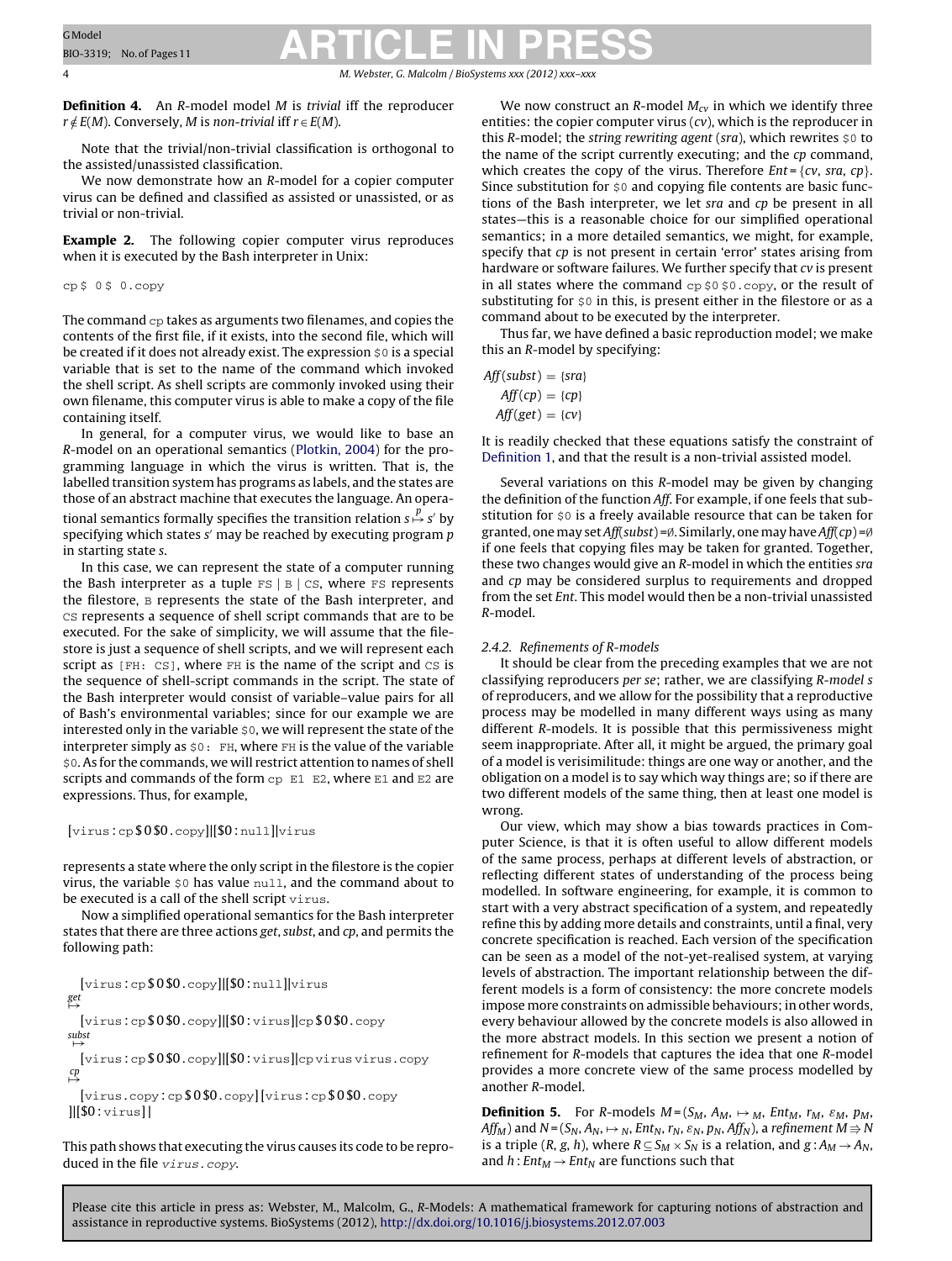#### M. Webster, G. Malcolm / BioSystems *xxx (2012) xxx–xxx* 5

<span id="page-4-0"></span>

**Fig. 1.** Reproduction of Langton's loop. The arrow represents time.

- 1.  $s \mapsto_M s'$  and s R t implies there is  $t' \in S_N$  with  $t \stackrel{g(a)}{\mapsto_N} t'$  and s' R t',
- 2.  $s_0 R t_0$  where  $s_0$  and  $t_0$  are the starting states in  $p_M$  and  $p_N$  respectively,
- 3. e  $\varepsilon_M$  s implies  $h(e) \varepsilon_N t$  whenever s R t,
- 4.  $h(r_M) = r_N$ , and
- 5.  $h(Aff_M(a)) \subseteq Aff_N(g(a))$  for all actions  $a \in A_M$ .

Note we write  $h(X)$  for the set resulting from applying h to every element of the set X.

Intuitively, a refinement  $M$   $\Rightarrow$   $N$  indicates that  $M$  and  $N$  model the same process, but N provides a more detailed or concrete model, i.e., N refines M. Since transitions, occurrences and affordances are all preserved, all of the behaviour, entities, and affordances described in M also occur in N, although N may provide more states, actions, and entities than figure in M. The following sections give some examples of refinements.

### 2.4.3. Comparing abstraction formally using refinements

Langton's loops reproduce on a two-dimensional cellular automaton grid. A loop consists of an outer "sheath" which contains the self-description: a series of symbols encoded in the states of the sheathed cells. The self-description causes an "arm" to be extended from one corner of the loop, which then turns perpendicularly, before repeating the process a further three times until a child loop is constructed after 151 time steps ([Langton,](#page-10-0) [1984\),](#page-10-0) as in Fig. 1.

One way of modelling the reproductive process of the loop would be to take explicitly the states of the cellular automaton grid, e.g.:

$$
s_1 \stackrel{a_1}{\mapsto} s_2 \stackrel{a_2}{\mapsto} \dots \stackrel{a_{151}}{\mapsto} s_{152},\tag{2}
$$

We will see that this model can be refined in two different ways.

**Example 3.** Let M be an R-model in which  $S_M$ ,  $A_M$  and  $\mapsto_M$  and the path  $p_N$  are defined by (2); i.e., this is the "schematic" transition system consisting of just that path. Let the set of entities  $Ent_M = \{L,$ G}, where L represents Langton's loop (and is also the reproducer in this model), and G represents the cellular-automata grid. In this model, we consider this grid as affording reproductive actions to L, i.e.,  $Aff_{M}(a) = \{L, G\}$  for all actions a. We also specify that L  $\varepsilon_{M}$  s and G  $\varepsilon_M$  s for all  $s \in S_M$ , so that this model meets the requirements of [Definition](#page-2-0) [1.](#page-2-0)

Now let N be the model that contains the entire state-space of the cellular automaton grid, so that  $S_N$  consists of all possible configurations ofthe grid, with a transition from one state to another iff the first state evolves in one step to the second. Similarly to [Example](#page-3-0) [2,](#page-3-0) this R-model is therefore based on the operational semantics of the cellular-automaton grid. We set  $Ent_N = Ent_M$ , and for simplicity, we let  $L$  and  $G$  be present in all states (though it would be possible to restrict L's presence to only those states where a region of the grid contains one of the configurations of a loop). Clearly, N "contains" M, and we have a refinement  $M$   $\Rightarrow$   $N$ , where the relation between

states is the inclusion  $S_M \subseteq S_N$ , and with the identity functions on transitions and entities.

A rather more surprising refinement is given by another "schematic" transition system that picks out the **m**iddle and **e**nd of the act of reproduction, e.g.,

$$
\begin{array}{c}\n\bullet \\
\bullet \\
\bullet \\
\bullet \\
\bullet\n\end{array}
$$

In the following example we show that this is also a refinement of M.

**Example 4.** Let P be a model in which  $S_p$ ,  $A_p$  and  $\mapsto$  and the path  $p<sub>P</sub>$  are defined by (3), i.e., this is the transition system with only two states s and s', and transitions  $s \stackrel{m}{\mapsto}{}_{P} s$  and  $s \stackrel{e}{\mapsto}{}_{P} s'$ . Let the set of entities  $Ent_P = \{L\}$ , with L present in both states, and let both actions be afforded by the loop, L.

We now define a refinement (R, g, h) :  $M$   $\Rightarrow$  P. Let R be defined by:  $s_i$  Rs for all i with  $1 \le i < 152$  and  $s_{152}$  Rs'. Let  $g : A_M \rightarrow A_P$  be defined as follows:

$$
g(a_i) = \mathbf{m} \quad \text{for } 1 \leq i \leq 150, \text{ and}
$$

 $g(a_{151}) = e.$ 

Finally, we set  $h: Ent_M \to Ent_P$  as the function mapping both G and L to L.

It is straightforward to check that the conditions of [Definition](#page-3-0) [5](#page-3-0) hold.

It is clear that the refinement in this example is only possible because of the schematic nature of the model M, which is just a path in a larger model (cf. Example 3). Indeed, we could take the existence of a refinement to P as the definition of what it means to be "schematic".

The following example gives a more standard view of refinement, using the bacteriophage model of [Example](#page-2-0) [1.](#page-2-0)

**Example 5.** We use terms to represent individual cells, bacteriophages, and bacteriophage RNA. For example, we use b-rna to name a particular bacteriophage RNA sequence, and write T4 [brna] to denote an individual T4 bacteriophage with that sequence (we are not concerned with any specific mechanics of RNA reproduction in this model, so we need do no more than name the RNA here). Similarly, we write  $Cell$  for an individual cell, and we denote states where several individuals coexist by simply juxtaposing the terms for the individuals; thus, for example,

```
Cell[ ] T4[b- rna] Cell[ ] T4[b- rna] T4[b- rna]
```
denotes a state containing two cells and three bacteriophages. We consider this state to be equivalent to any permutation of its constituent entities. Technically, we mean that juxtaposition is an associative and commutative operation; semantically, we think of this state as a 'soup' in which the constituent entities can 'move around' in order to interact with one another. We also allow a similar sort of soup to exist within a cell's membrane; for example,

#### Cell[b- rna T4[b- rna] b- rna b- rna]

denotes a single cell that contains three bacteriophage RNA strands, and one mature bacteriophage.

Such a situation can come to pass by a bacteriophage attaching to a cell and injecting its RNA. We write C-T for a cell C with attached bacteriophage T, and postulate two rewrite rules that allow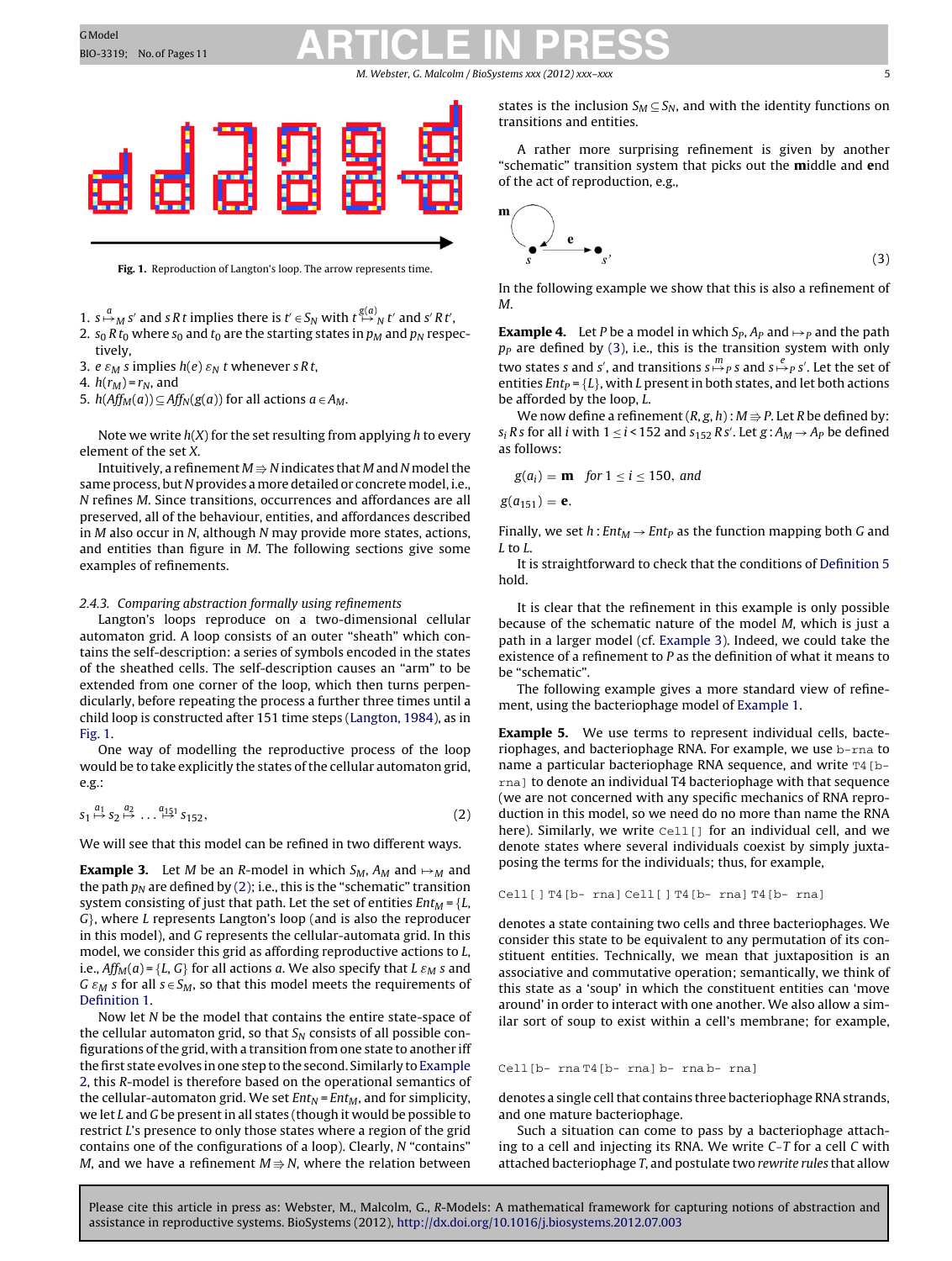<span id="page-5-0"></span>6 M. Webster, G. Malcolm / BioSystems *xxx (2012) xxx–xxx*

attachment and injection of RNA (we omit the labels of the actions):

 $C T \mapsto C-T$ Cell  $[S]$ - T4 $[R] \mapsto$  Cell $[SR]$ 

which say, respectively, that bacteriophage  $T$  can attach to cell  $C$ , and that when a bacteriophage with RNA R is attached to a cell that contains 'internal soup' S, the RNA R can be injected into that internal soup. Similarly, we give rewrite rules that allow bacteriophage RNA to be replicated inside a cell, and that allow bacteriophage RNA to mature into T4 bacteriophages:

```
Cell[RS] \mapsto Cell[RS]Cell[b-rna S] \mapsto Cell[ST4[brna]]
```
Finally, in the life-cycle of the bacteriophage, we allow cells to rupture, releasing matured bacteriophages into the environment:

Cell[S]  $\mapsto$  S

Clearly, these five rewrite rules correspond to the five schematic stages of the bacteriophage life-cycle. Moreover, we can see these stages applied to individuals, as in the following example:

```
T4[b-rna] Cell[] T4[b-rna]
\mapstoT4[b-rna] Cell[]-T4[b-rna]
\mapstoT4[b-rna] Cell[b-rna]
\mapstoT4[b-rna] Cell[b-rna b-rna]
\mapstoT4[b-rna] Cell[T4[b-rna] b-rna]
\mapstoT4[b-rna] T4[b-rna] b-rna
```
which shows a T4 bacteriophage attaching to a cell, injecting its RNA, that RNA being copied, maturing, and then being released as the cell 'ruptures' (albeit after minimal reproduction and maturing of the T4 RNA). The states of this model are the terms of sort 'soup', and the rewrite rules given above determine the actions and transitions. We can postulate entities comprising a cell, Cell, which is present in a state iff that state has a subterm of the form  $cell$  [...], and bacteriophages, present in a given state iff the RNA, b-rna occurs as a subterm. Furthermore, we can take the condition in [Definition](#page-2-0) [1](#page-2-0) to define affordances, which gives us that all the actions (attachment, injection, etc.) are afforded jointly by the cell and the bacteriophages (and hence this model is an assisted reproduction model).

To see that this model refines the bacteriophage model of [Example](#page-2-0) [1,](#page-2-0) define the relation  $R$  so that  $s_1$  is related to all terms that contain a cell and a bacteriophage (so that the attach action is possible);  $s_2$  to all terms where a bacteriophage is attached to a cell (so that the inject action is possible); and so forth. It is straightforward to see that this gives a refinement of the schematic model of [Example](#page-2-0) [1.](#page-2-0)

# 2.4.4. Comparing assistance formally using refinements

It is also possible to compare the assistance of two R-models of the same reproductive act using refinements. In the following example we show how two different R-models of the same reproductive process can be related using a refinement.

**Example 6.** Let us define  $N_{CV}$  as an R-model based on the copier computer virus R-model  $M_{cv}$  from [Example](#page-3-0) [2:](#page-3-0)

- $S_{N_{cv}}, A_{N_{cv}}, \rightarrow_{N_{cv}}, r_{N_{cv}} (= cv)$  and  $p_{N_{cv}}$  are identical to those in  $M_{cv}$ ; •  $Ent_{N_{cv}} = \{cv, sra + cp\};$
- Aff  $_{N_{cv}}(subst) = Aff_{N_{cv}}(cp) = \{sra + cp\}$ ; and
- $sra + cp \varepsilon_{M'_{cv}} s$  iff sra  $\varepsilon_{M_{cv}} s$  or  $cp \varepsilon_{M_{cv}} s$ .

A refinement (R, g, h) :  $M_{c\nu}$   $\Rightarrow$   $N_{c\nu}$  can be constructed as follows. Let R and g be the identities  $1_{S_{M_{CV}}}$ :  $S_{M_{CV}} \rightarrow S_{M_{CV}}$  and  $1_{A_{M_{CV}}}$ :  $A_{M_{CV}} \rightarrow A_{M_{CV}}$  respectively, and let h be the function mapping cv to cv and both sra and cp to sra+cp. Note that in this case, both  $M_{CV}$  and  $N_{CV}$  are assisted R-models.

Even though  $N_{cv}$  and  $M_{cv}$  are both assisted R-models, the way in which assistance is defined differs in the two models. In  $M_{cv}$ , there are two assisting entities, sra and cp, whereas in  $N_{cv}$  there is only one assisting entity  $sra + cp$ . (The entity  $sra + cp$  is notionally the result of "amalgamating" the entities sra and  $cp$ .) In this way R-models with differing kinds of assistance can be related using refinements. We shall see in the next section how unassisted R-models can be related to assisted R-models using refinements.

# **3. Formal results: exploring the R-model "space"**

In this section we give some formal results on R-models. In particular we show that for every assisted R-model, there is a corresponding R-model describing the same reproductive act that is classified as unassisted, and vice versa:

- 1. **The unassisted reproduction theorem**: every R-model can be refined by an unassisted R-model; and
- 2 **The assisted reproduction theorem**: every non-trivial R-model refines an assisted R-model.

These theorems apply to every R-model regardless of whether it is unassisted or assisted.

If we consider R-models to be a reasonable model of assistance in reproduction, then we can take these theorems as proof that every view (assisted or unassisted) of a reproductive act can be related to another view with the opposite classification. The significance of this will be discussed in more detail in [Section](#page-7-0) [4.](#page-7-0)

# 3.1. The unassisted reproduction theorem

The idea of the proof is that, given an  $R$ -model  $M$ , we amalgamate the ecology of the reproducer into one entity, giving an R-model that refines M. In Definition 6 we construct this R-model  $M^*$ , and in Proposition 1 we show that  $M^{\#}$  is, indeed, an R-model. We then prove in [Proposition](#page-6-0) [2](#page-6-0) that  $M^*$  is always classified as unassisted. Finally, we show that there is always a refinement  $M \Rrightarrow M^{\#}$ , which completes the proof.

**Definition 6.** Given an R-model  $M = (S, A, \rightarrow, Ent, r, \varepsilon, p, Aff)$ , we define

$$
M^{\#} = (S, A, \mapsto, Ent^{\#}, r, \varepsilon^{\#}, p, Aff^{\#})
$$

where

1.  $Ent^{\#} = (Ent \setminus E(M)) \cup \{r\};$ 

- 2.  $r \varepsilon^*$  s iff e  $\varepsilon$  s, for some entity  $e \in E(M) \cup \{r\}$ ; and for all  $e \in Ent \setminus E(M)$ ,  $e \varepsilon^{\#}$  s iff e  $\varepsilon$  s; and
- 3. Aff<sup>#</sup>(*a*) = h(Aff(*a*)), where h : Ent  $\rightarrow$  Ent<sup>#</sup> maps  $c \in E(M)$  to r; otherwise  $h(e) = e$ , for  $e \in Ent \setminus E(M)$ .

**Proposition 1.** For any R-model M, M<sup>#</sup> is also an R-model.

**Proof.** By [Definition](#page-2-0) [1,](#page-2-0) we require that for all  $e \in Aff^*(a)$ , and for all states s, if action a is possible in s then  $e \epsilon^*$  s. Suppose that action a is possible in state s, and  $e \in Aff^*(a)$ . By Definition 6(3),  $e = h(e_0)$  for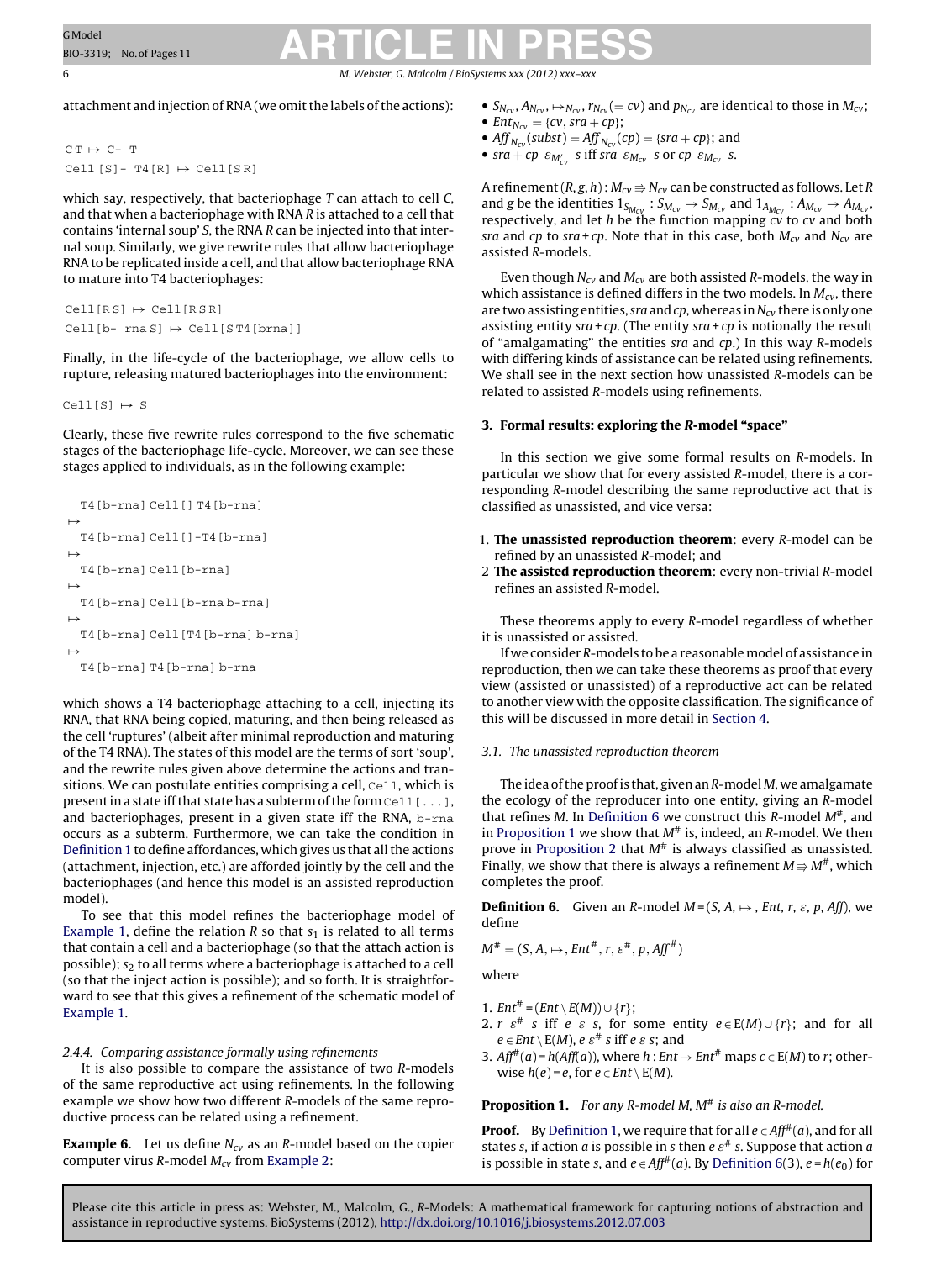#### M. Webster, G. Malcolm / BioSystems xxx (2012) xxx

<span id="page-6-0"></span>

Fig. 2. Refinement arrows between M,  $M^*$  and N.

some  $e_0 \in Ent$ , and because M is an R-model, it follows that  $e_0 \varepsilon$  s. If  $e_0 \in E(M)$ , then  $e = h(e_0) = r$  and  $e \varepsilon^*$  s by [Definition](#page-5-0) [6\(2](#page-5-0)); if  $e_0 \notin E(M)$ , then  $e = h(e_0) = e_0 \varepsilon s$  and so  $e \varepsilon^* s$  as desired.  $\Box$ 

Now that we have established that both M and  $M^{\#}$  are R-models. we must check that  $M^{\#}$  is in fact unassisted.

# **Proposition 2.** For any R-model M,  $M^{\#}$  is unassisted.

**Proof.** The only entities which afford reproductive actions (i.e., those in p) to r in M are those in  $E(M)$ . Therefore, for any  $a_i$  in p, if  $e \in Aff^{\#}(a_i)$ , then  $e = h(c)$  for some  $c \in E(M)$  and so  $e = r$ .  $\Box$ 

Next we show that  $M^{\#}$  refines M.

**Proposition 3.** For all R-models M, there is a refinement  $M \Rrightarrow M^\#$ .

**Proof.** The refinement  $M \Rightarrow M^*$  consists of the triple  $(1_S, 1_A,$ h), where  $1_S$  and  $1_A$  are identities on states and actions, and  $h: Ent \rightarrow Ent^{\#}$  is as defined in [Definition](#page-5-0) [6.](#page-5-0) Clearly, transitions are preserved (Definition 5(1)), and preservation of occurrences of entities [\(Definition](#page-3-0) [5\(3](#page-3-0))) follows immediately from [Definition](#page-5-0) [6\(2](#page-5-0)), and we need show only  $h(Aff(a)) \subseteq Aff^*(a)$  for all actions a, but this is immediate from [Definition](#page-5-0) [6\(3](#page-5-0)).  $\square$ 

This gives us our main result for this section:

**Theorem 1** (Unassisted reproduction theorem). For every R-model, M, there is an unassisted R-model, M $^{\#}$ , such that  $M$   $\Rightarrow$   $M^{\#}.$ 

In other words, for any R-model, be it assisted or not, there is another R-model which captures the same reproductive process but with modified entities, and which is classified as unassisted.

## 3.1.1. Further results relating to the unassisted reproduction theorem

If an R-model M is an unassisted model, then our construction of  $M^*$  just yields the original model M:

### **Proposition 4.** If M is unassisted, then  $M = M^*$ .

This is proved by inspection of [Definition](#page-5-0) [6,](#page-5-0) noting that if M is unassisted, then  $E(M) \subseteq \{r\}$ . A slightly stronger statement says that the construction of  $M^{\#}$  is the smallest change to M that is needed to obtain an unassisted reproduction model. This is a common idea in mathematics and is known in category theory as a universal prop-erty [\(Lane,](#page-10-0) [1971\).](#page-10-0) Consider the situation shown in Fig. 2, where  $\gamma$  is the refinement of Proposition 3. If there is some other unassisted Rmodel N that refines M, then it makes a larger change than  $M^{\#}$  does, and it refines  $M^*$  as well; moreover, it does so in a unique way—to be precise, there is a unique refinement  $\beta$  such that the composition of  $\gamma$  and  $\beta$  is equal to  $\alpha$ . The existence of a refinement  $\beta$  can be thought of as saying that the changes made to M to construct  $M^*$  are minimal changes, and that N must also incorporate those changes. The fact that  $\beta$  is unique intuitively says that there is effectively only one way of making those changes to get an unassisted refinement of M. This property is stated formally in the following

**Proposition 5.** For all R-models M, M<sup>#</sup> is the least unassisted refinement of M; i.e., if  $\alpha = (\alpha_R, \alpha_g, \alpha_h)$  is a refinement of M by an unassisted reproduction model N =  $(S_N, A_N, \rightarrow_N, Ent_N, r_N, \varepsilon_N, p_N, Aff_N)$ , then there is a unique refinement  $\beta$  = ( $\beta_R,~\beta_g,~\beta_h$ ) : M $^{\#}$   $\Rightarrow$  N such that  $\alpha$  is the

composition of  $\gamma$  and  $\beta$ , where  $\gamma$  = (1<sub>S</sub>, 1<sub>A</sub>, h) is the refinement M  $\Rightarrow$  M<sup>#</sup> of Proposition 3.

**Proof.** Since  $\gamma$  is the identity on states and actions, we clearly require  $\beta_R = \alpha_R$  and  $\beta_g = \alpha_g$ , and all that remains is to define  $\beta_h$ . By the definition of refinement, we require  $\beta_h(r_{M#}) = r_N$ , and for all other *e* ∈ Ent<sup>#</sup> (i.e., *e* ∈ Ent \ E(M)), we set  $\beta_h(e) = \alpha_h(e)$ . This clearly satisfies the requirement that  $\beta$  be the unique refinement whose composition with  $\gamma$  is equal to  $\alpha$ , and we need only show that the refinement  $\beta$  does indeed exist; i.e., we need to show that  $\alpha_h(e)$  =  $r_N$  for all  $e \in E(M)$ . If  $e \in E(M)$ , then there is some  $a_i$  in  $p_M$  with  $e \in Aff_M(a_i)$ , and so  $\alpha_h(e) \in Aff_N(\alpha_g(a_i))$ , but since N is unassisted, this must mean that  $\alpha_h(e) = r_N$ , as desired.  $\Box$ 

## 3.2. The assisted reproduction theorem

From Theorem 1 we know that all R-models can be refined by an unassisted R-model, and therefore all R-models can be viewed as unassisted. In this subsection we show that the converse is also possible for non-trivial R-models: i.e., every non-trivial R-model is a refinement of an assisted R-model.

The idea of the proof is, given an R-model M, to construct an R-model  $M_{\#}$  with a new entity that affords all the actions that are afforded by the reproducer in M. We define the construction of  $M_{\#}$  for an arbitrary R-model M in Definition 7. In Proposition 6 we show that  $M_{\#}$  is an R-model and that it is refined by M. Finally, we demonstrate that  $M_{\#}$  is an assisted R-model whenever M is nontrivial, which completes the proof of Theorem 2.

**Definition 7.** Given an R-model,  $M = (S, A, \rightarrow, Ent, r, \varepsilon, p, Aff)$ , we define

$$
M_{\#} = (S, A, \mapsto, Ent_{\#}, r, \varepsilon_{\#}, p, Aff_{\#})
$$

where

- $Ent_{\#} = Ent \cup \{G\};$
- Aff<sub>#</sub> $(a)$  = Aff(a) if  $r \notin Aff(a)$ , and Aff<sub>#</sub> $(a)$  = Aff(a) \ {r}  $\cup$  {G} if  $r \in Aff(a);$
- for all states s,  $G \varepsilon_{\#}$  s iff  $r \varepsilon$  s;
- $e \varepsilon_{\#}$  s iff  $e \varepsilon$  s for all entities  $e \neq G$ .

**Proposition 6.** For all R-models M, M<sub>#</sub> is an R-model and there is a refinement M $_{\texttt{\#}}\Rightarrow$  M.

**Proof.** The entity G has adopted all of the actions afforded by r in  $M$ , and is present in all of the states in which  $r$  was present in  $M$ , and so it is clear from the construction that  $M_{\#}$  is an R-model. The refinement  $M_{\#}$   $\Rightarrow$  M consists of the triple (1<sub>S</sub>, 1<sub>A</sub>, h), where 1<sub>S</sub> and  $1_A$  are identities, and h is defined as follows:  $h(G) = r$ , and  $h(e) = e$ for  $e \in Ent$ . We must check that the conditions from [Definition](#page-3-0) [5](#page-3-0) hold. Conditions (1) and (2) hold trivially, because S, A and  $\mapsto$  are identical in M and  $M_{\#}$ . Condition (3) holds by construction of  $M_{\#}$ , as does condition (4). The final condition, that  $h(Aff_{\#}(a)) \subseteq Aff(a)$ , holds because Aff<sub>#</sub> replaces r by G and h maps G to r.  $\Box$ 

The assisted reproduction theorem follows from this, with one provision: that the original R-model M is non-trivial (cf. [Definition](#page-2-0) [1\),](#page-2-0) as this entails that  $M_{\#}$  is an assisted R-model.

**Theorem 2** (Assisted reproduction theorem). For every non-trivial R-model M, there exists an assisted R-model M $_{\rm \#}$  such that M $_{\rm \#}$   $\Rightarrow$  M.

**Proof.** This follows directly from Proposition 6, noting that if  $r \in Aff(a_i)$ , then  $Aff_{#}(a_i) = Aff(a_i) \setminus \{r\} \cup \{G\}$ , so  $r \neq G \in Aff_{#}(a_i)$ , and therefore  $M_{\#}$  is an assisted R-model.  $\square$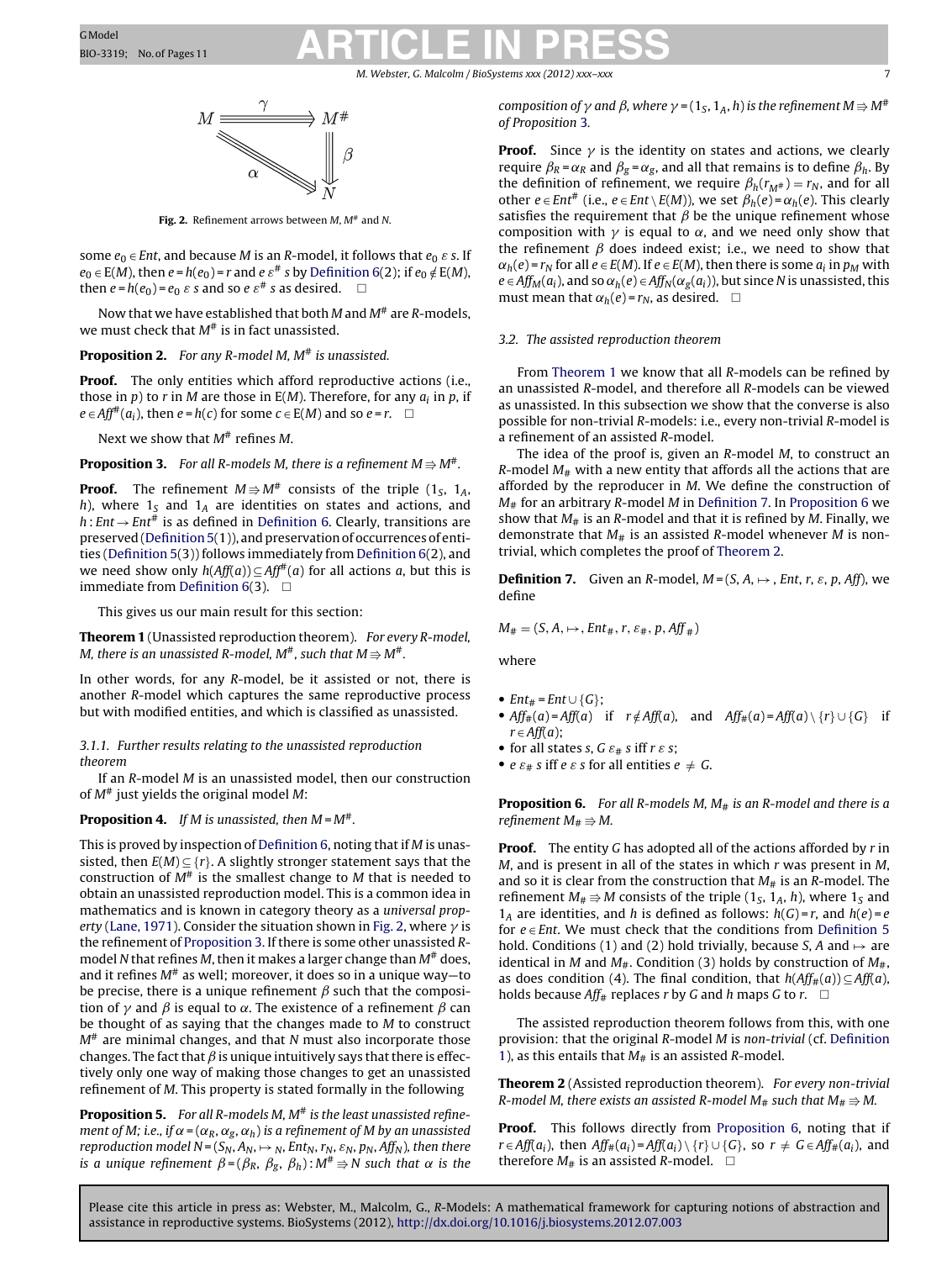<span id="page-7-0"></span>8 M. Webster, G. Malcolm / BioSystems *xxx* (2012) *xxx*-



**Fig. 3.** Allowed refinements between classes of R-models. Arrows indicate that refinements exist between R-models of those classes (where the refinement arrow  $\Rrightarrow$  is in the same direction as the arrow shown), and the absence of an arrow indicates that no such refinements exist.

#### 3.3. Allowed refinements between classes of R-models

The definitions of assistance and triviality are independent dichotomies, which means that we can divide the space of R-models into four disjoint parts, depending on the assistance and triviality of an R-model, cf. Fig. 3. It is interesting to note that refinement between these four parts is limited in certain directions, which implies a structured space of R-models. Firstly, there are no refinements from non-trivial R-models to trivial R-models.

**Proposition 7.** If M and N are R-models, and there is a refinement M  $\Rrightarrow$  N, then M being non-trivial implies that N is non-trivial.

**Proof.** If M is non-trivial then we know that  $r_M \in E(M)$ . By [Definition](#page-3-0) [5,](#page-3-0) we know that  $h(r_M) = r_N$  and  $h(Aff_M(a)) \subseteq Aff_N(g(a))$ . Therefore  $r_N \in E(N)$  and N is non-trivial, as desired.  $\square$ 

Secondly, there are no refinements to trivial, unassisted Rmodels.

**Proposition 8.** For all trivial, unassisted R-models, N, there is no refinement M $\Rightarrow$  N, where M is trivial and assisted.

**Proof.** Proof is by contradiction. Suppose that a refinement  $M$   $\Rightarrow$   $N$ exists. Since M is assisted, then by [Definition](#page-2-0) [3](#page-2-0) there must be some entity  $x \in Ent_M$ , different from the reproducer r, such that  $x \in Aff_M(b)$  for some action b in the path. By [Definition](#page-3-0) [5](#page-3-0) we know that  $h(Aff_M(b)) \subseteq Aff_N(g(b))$  and therefore  $h(x) \in Aff_N(g(a))$ . However,  $Aff_{N}(b')$ =Ø for all actions  $b'$  in the path, because N is trivial and unassisted. Therefore, there can be no such function  $h$ , and therefore the refinement cannot exist.  $\square$ 

It is straightforward to demonstrate that refinements are allowed in all other directions, and therefore these proofs are omitted. The resulting structure of the space of R-models is summarised in Fig. 3.

### 3.4. Examples of applying the theoretical results

In order to illustrate the Unassisted Reproduction Theorem, we give an example of the R-model  $M_{\rm cv}^{\rm \#}$  that is a refinement of the copier computer virus R-model  $M_{cv}$  (cf. [Examples](#page-3-0) [2](#page-3-0) [and](#page-3-0) [6\).](#page-3-0) We recall that  $M_{cv}$  was an assisted reproduction model, but applying the unassisted reproduction theorem gives us an unassisted R-model of the same copier computer virus.

**Example 7.** Let  $M_{cv}^{\#}$  be constructed from the R-model  $M_{cv}$  of [Example](#page-3-0) [2,](#page-3-0) as in [Definition](#page-5-0) [6.](#page-5-0) This gives us:

 $\bullet$   $S_{M^{\#}_{cv}}$ , $A_{M^{\#}_{cv}}$ ,  $\mapsto$   $_{M^{\#}_{cv}}$ ,  $r_{M^{\#}_{cv}}(= cv)$  and  $p_{M^{\#}_{cv}}$  are identical to those in  $M_{cv}$ ;

- $Ent_{M_{cv}^{\#}} = \{cv\}$
- cv  $\varepsilon_{M_{CV}^{\#}}$  s for all  $s \in S$
- $Aff_{M_{CV}^{\#}}(a) = \{cv\}$  for all actions  $a$ .

The refinement  $M_c v \Rrightarrow M_{c v}^{\#}$  consists of the identity functions on states and actions, and the function that maps all entities to cv.

We can now use the R-model  $M_{cv}^{\#}$ , classified as unassisted, to demonstrate the assisted reproduction theorem in action. The result is another assisted R-model of the copier computer virus,  $(M^{\#}_{cv})_{\#}$ :

**Example 8.** Let the R-model,  $(M_{cv}^{\#})_{\#}$ , be constructed from the unassisted R-model  $M_{cv}^{\#}$  following [Definition](#page-6-0) [7.](#page-6-0) We have

- $Ent_{(M_{cv}^{\#})_{\#}} = \{cv, G\};$
- G  $\varepsilon_{(M^{\#}_{cv})_{\#}}$  s for all  $s \in S$
- $Aff_{(M_{CV}^{\#})_{\#}}(a) = \{G\}$  for all actions  $a$ .

In other words, G alone affords all the actions of the copier virus's reproductive cycle, making  $(M_{\text{\tiny{CV}}}^{\#})_{\#}$  an assisted R-model.

These examples show that our approach does not say that assisted and unassisted models are the same thing: the construc-tions of [Definitions](#page-5-0) [6](#page-5-0) [and](#page-5-0) [7](#page-5-0) are not bijections, as  $M_{CV}$  and  $M_{#}$  are different. What our approach does say is that a reproductive process may be viewed in qualitatively different ways. Moreover, the notion of refinement serves to rank these qualitatively different approaches to modelling the same reproductive process.

### **4. Conclusion**

In this paper we have introduced R-models as a method for modelling assistance and abstraction in reproductive systems, with examples including bacteriophages, computer viruses and Langton's loops. R-Models are based on transition systems, and while this does allow the modelling of continuous processes, the real strength of our approach lies in individual-based models [\(Giavitto](#page-10-0) et [al.,](#page-10-0) [2004;](#page-10-0) [Fisher](#page-10-0) et [al.,](#page-10-0) [2000\).](#page-10-0) As our examples of computer viruses and artificial-life systems suggest, R-models can be built on top of operational semantics for programming languages; indeed, [Examples](#page-3-0) [2](#page-3-0) [and](#page-3-0) [5](#page-3-0) use the notation of Maude, an executable language which has been used to describe operational semantics for a large number of programming systems [\(Meseguer](#page-10-0) [and](#page-10-0) Roşu, [2007\).](#page-10-0)

This formal approach also allows us to address the issue of modelling systems at different levels of abstraction. The notion of refinement exactly captures the situation where one model concretely describes the same process described more abstractly in another model. This in turn allows us to address the issue of assistance in reproductive systems. Our approach to assistance is based on the notion of affordance of actions in transition systems, in analogy with Gibson's theory of affordances [\(Gibson,](#page-10-0) [1977\).](#page-10-0) Our main results construct two refinements  $M_\# \Rrightarrow M\Rrightarrow$  for any R-model M, where  $M_{\#}$  is assisted (if M is non-trivial), and  $M^{\#}$  is unassisted. Because of the refinement relationship, all three R-models are models of the same reproductive system. The assisted model,  $M_{\#}$ , is obtained by adding an entity which affords all the actions afforded by the reproducer in  $M$ . Notionally, this new entity could be thought of as 'the laws of physics', or ofthe cellular-automata grid in the case of Langton's loops: some very basic entity that enables the actions performed by the reproducer in the model M. On the other hand, the unassisted  $R$ -model  $M^*$  is obtained by amalgamating all the entities in the ecology of the model M, i.e., all the entities that afford at least one of the actions in the reproductive path in M. Notionally, this takes the entire ecology of the model M as one super-organism that affords all the actions necessary for reproductions, and allows one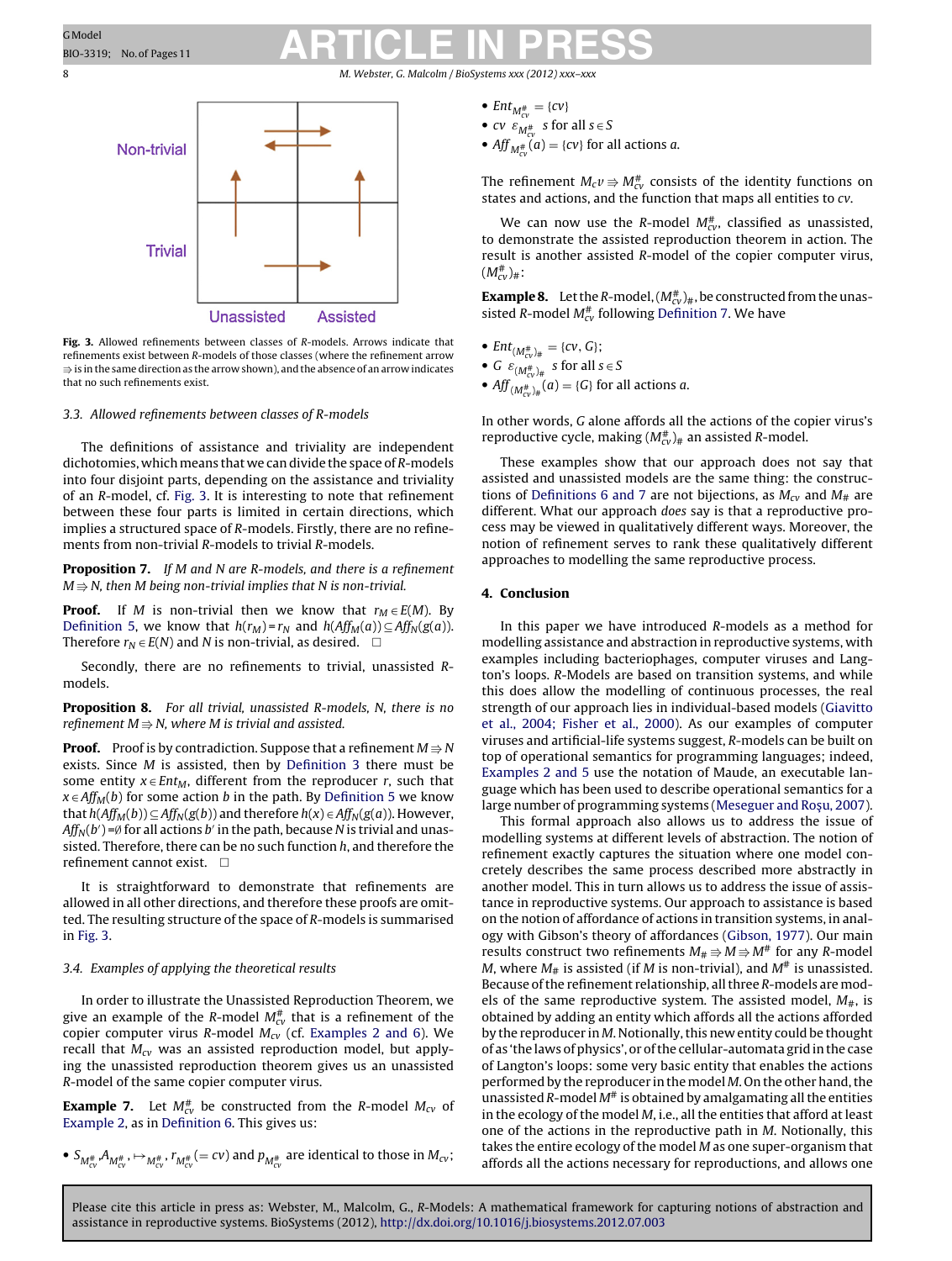#### M. Webster, G. Malcolm / BioSystems *xxx (2012) xxx–xxx* 9

way out of the philosophical quandary as to whether the genome uses the phenotype, or vice versa. These notional interpretations of the constructions may be debatable, but the neatness of the formal results shows that affordance and assistance make the space of reproductive systems quite highly structured.

We emphasise that our approach does not classify reproductive processes; rather, we classify models of such processes. Our approach is therefore only formalistic insofar as we assume that models of such processes already exist; given these models, our results apply, regardless of the quality of the model. It may be that modelling a process in one particular way throws "half of the problem out of the window, and it may be the more important half" [\(von](#page-10-0) [Neumann,](#page-10-0) [1966,](#page-10-0) [p.](#page-10-0) [77\),](#page-10-0) but our notion of refinement allows for modelling processes in different ways, and at different levels of abstraction. It may seem that this 'pluralistic' approach to modelling makes the classification as assisted or unassisted somewhat arbitrary, but the important point is that the refinements  $M_\#$   $\Rrightarrow$   $M^\#$  have a direction, from unassisted to assisted as 'most refined'. Moreover, the notion of ecology used in the construction of the unassisted model  $M^{\#}$  seems to have useful counterparts in many models. For example, in Kauffman's autocatalytic sets ([Kauffman,](#page-10-0) [1986\),](#page-10-0) the ecology would consist of the entire autocatalytic set. An analogue of this in the area of computer viruses is given by Filiol's k-ary viruses [\(Filiol,](#page-10-0) [2007\),](#page-10-0) which consist of k programs  $p_1, \ldots, p_k$ , where  $p_i$  makes a copy of  $p_{i+1}$  (mod k). Here again, the ecology of each reproducer  $p_i$  consists of all  $k$  programs. In both cases, our notion of refinement allows the construction of an unassisted R-model that captures the mutual dependencies of these entities. However, it seems likely that our approach is best suited to scenarios where formal models really do capture the intended behaviour of the reproductive process being modelled; we briefly sketch some cases in the sections below on related and future work.

#### 4.1. Related work

Classification of reproduction based on the reliance of a reproducer on the environment can also be found in the works of [Freitas](#page-10-0) [and](#page-10-0) [Merkle](#page-10-0) [\(2004,](#page-10-0) [chapter](#page-10-0) [5\),](#page-10-0) [Taylor](#page-10-0) [\(1999,](#page-10-0) [1999\)](#page-10-0) and [Luksha](#page-10-0) [\(2003\).](#page-10-0) Freitas and Merkle give categories for the location of replication information (i.e., self-description) and replicator parasiticity (i.e., reliance on external agency for the reproductive machinery). Taylor divides the reproducer space into two: reproduction occurs either with or without reliance on external agency (auto- and assisted-reproduction respectively). Luksha offers a categorisation of reproducers based on the relative complexities of the reproducer and its environment, from 'quasi-self-reproducers' with no formal reproductive structures 'fully capable reproducer' which is reproduces independently.

The distinction between assisted and unassisted reproduction is, therefore, a recurrent theme in reproduction classification. Our approach offers formal models of reproduction systems, and reduces the problem of classification to a purely formal exercise. Of course, the process of encoding a reproduction system within an R-model remains subjective; however, with the unassisted and assisted reproduction theorems we have shown that unassisted and assisted R-models are related in refinements, and therefore any bias is mitigated by the fact that any unassisted R-model has a corresponding R-model which describes essentially the same reproduction system, but is actually classified as assisted, and vice versa. In this way we have given a formal first step towards eliminating bias in the subjective act of reproduction modelling.

Formal models of reproduction have also been given by [McMullin](#page-10-0) [\(2000\)](#page-10-0) and [Rosen](#page-10-0) [\(1991,](#page-10-0) [1999\),](#page-10-0) who given formalisation of the act of reproduction based on mathematical functions. [Chaitin](#page-10-0) [\(1979\)](#page-10-0) works towards a formal definition of life based on algorithmic information theory. The works of von Neumann, Codd,

Langton and others ([Sipper,](#page-10-0) [1998\)](#page-10-0) on cellular automaton-based formulations of reproductive behaviour are formal, but are largely constructive proofs of the existence of purely formal descriptions of reproduction. In contrast, we have presented a means of creating formal models of reproduction at the ecological level, in which the reliance of the act of reproduction on entities external to the reproducer can be specified, and classification and refinement of models is possible.

Our approach to reproduction modelling is based on an assumption that entities are recognisable in order to generate a set of symbols representing them, but this is not necessarily the case. In particular, [Henz](#page-10-0) [and](#page-10-0) [Misra](#page-10-0) [\(2007\)](#page-10-0) have given an interesting approach to recognising evolving artificial life forms based on the recurrence of similar patterns due to evolutionary reproductive behaviour.

Our related work [\(Webster](#page-10-0) [and](#page-10-0) [Malcolm,](#page-10-0) [2008\)](#page-10-0) gives an account how entities can be combined formally to produce more complex entities; this is an example of how the "amalgamation" of entities, as in the Unassisted Reproduction Theorem might work in practice. In particular we focus on Langton's loop, in which the reproducing loop is modelled as a composite entity built from its constituent "data-paths".

#### 4.1.1. Löfgren's assisted reproduction

A version of this "amalgamation" of entities was given by [Löfgren](#page-10-0) [\(1968\),](#page-10-0) who states that there are two different forms of reproduction: symbiotic reproduction, in which a set of entities reproduce each other; and atomic reproduction, in which a single entity reproduces itself.We can see symbiotic reproduction as a kind of assisted reproduction, as each of the entities is assisted by one or more entities in the set. Furthermore, atomic reproduction is unassisted reproduction, as the reproducer is not assisted by any other entities. Interestingly, Löfgren notes that "atomic self-reproduction shall result from the symbiotic self-reproduction when all the distinct entities of the symbiotic case coalesce." This makes intuitive sense. If we take the assisted view of the reproduction of von Neumann's reproducing automaton, in which there is another entity (the cellular automaton) which assists in the act of reproduction, then (by following Löfgren's method) we can form an unassisted view of von Neumann's reproducing automaton if we coalesce the automaton with the cellular automaton, resulting in a single entity which reproduces in an unassisted way.

#### 4.1.2. Rosen's paradox

As we have seen, it is possible to classify a reproductive act as assisted or unassisted, depending on the way in which the reproductive act is specified as an R-model. However, there is a logical paradox in the idea of assisted reproduction that was first described by [Rosen](#page-10-0) [\(1959\)](#page-10-0) (see also [Cárdenas](#page-10-0) et [al.,](#page-10-0) [2010\).](#page-10-0)

Rosen's paradox is based on a functional view of reproduction. We assume we can characterise a reproducer r as a mathematical function,  $r : A \rightarrow B$ . The reproducer, r, takes input from its domain, A, and produces outputs in its range, B. If r is capable of reproducing itself entirely, that is, it contains all that is necessary to make a copy of itself, then it is logical that  $r(x) = r$  (for some input x). Therefore r is in the range B. However, in order to define a mathematical function we must first know the contents of its domain and range, A and B respectively. However, as B is a well-founded set, we cannot define it until we have first defined r. Therefore we have a paradox: to define r we must first define B, but to define B we must first define r. Therefore r cannot be defined.

Therefore, if we allow a functional view of reproduction, which would seem reasonable, then we have to conclude that unassisted reproduction is paradoxical, and therefore unacceptable. In contrast, there is no paradox associated with assisted reproduction, i.e., when there is some "assisting entity" in the environment of the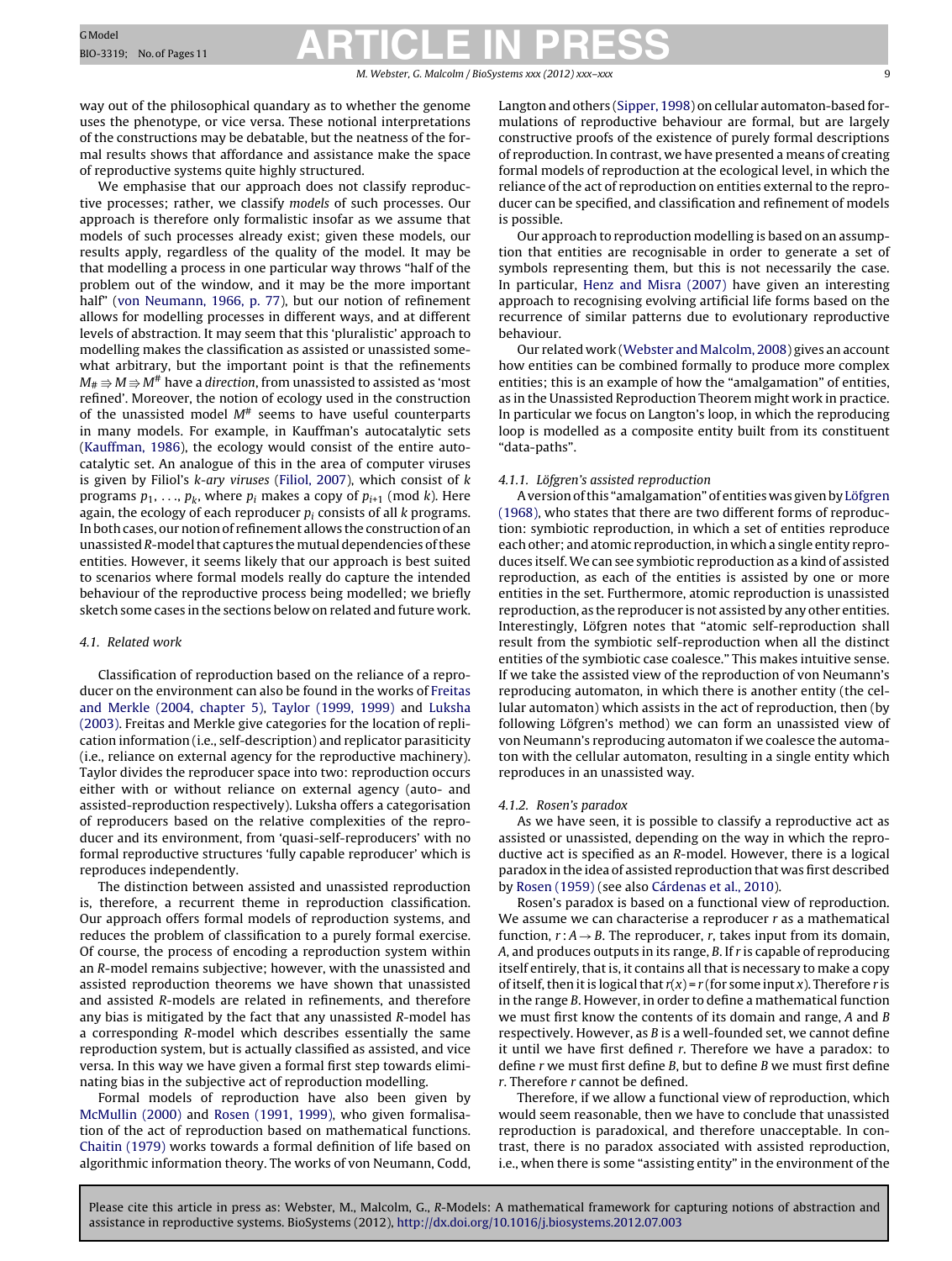10 M. Webster, G. Malcolm / BioSystems *xxx (2012) xxx–xxx*

reproducer that assists in the act of reproduction. Rosen showed that his paradox was absentin this situation by defining an assisting entity, a function E, which assists another entity ab which reproduces. We can characterise this assisted reproduction as follows. Let

$$
E: A \times B \times (A \times B) \to (A \times B) \times (A \times B)
$$

which takes a construct  $ab$  and components  $a$  and  $b$ , and produces a copy of ab, i.e.,  $E(a, b, ab) = (ab, ab)$ . In other words, ab is the reproducer, which is assisted in reproduction by the function E.

Rosen's paradox gives us a new insight into unassisted and assisted versions of a reproductive act, and lets us distinguish between them. Perhaps, if unassisted reproduction is paradoxical, but assisted reproduction is not, should never consider unassisted reproduction again. We might think of all reproduction as assisted, instead. However, there are many cases in which unassisted reproduction appears to be the natural way of framing things, e.g., von Neumann's self-reproducing automaton or the case of a bacterium which takes in materials from its environment in order to produce a copy of itself. In both of these cases we can avoid Rosen's paradox by including in our conceptual model the assisting environments we had not previously considered (the cellular automaton and the environmental materials, for example); by doing this reproduction is no longer unassisted, and therefore there is no logical contradiction.

### 4.2. Future work

We conclude by sketching out some areas for future research.

### 4.2.1. Metrics for reliance on external agency

Above, we described how R-models can be classified as assisted or unassisted, or classified using arbitrary predicates on the actions in the reproduction model (i.e., aspects). However, there may be further opportunities to create metrics to compare unassisted reproduction models, based on other factors. For example, if we see the act of reproduction as a computational process of a certain minimal complexity, then if the actions that a reproducer affords itself together are less than the complexity of the whole reproductive process, then there must necessarily be some other (external) entity that compensates for this. Therefore, when comparing two unassisted R-models that require a similar environment (e.g., two computer viruses), then we can compare their reproductive reliance on external agency by comparing the complexity of those reproductive actions that are afforded to the computer viruses, or those that the computer viruses afford themselves. For example, we could assume that the more complex a particular reproducer's self-afforded actions, the less the reliance on external agency. Of course, this presupposes the existence of some level of abstraction at which we can compare the complexity of actions, but in several cases, such as computer viruses, Tierran organisms, cellular automaton reproducers, etc., such a comparison would seem possible. Different methods of complexity could be used, e.g., space/time complexity, or the Kolmogorov complexity of the reproducer itself.

There is also empirical evidence of differing degrees of reliance on external agency with respect to biological viruses. It is known that, '[viruses] with large genomes depend less on host functions depend less on host functions than those with small genomes' ([Granoff](#page-10-0) [and](#page-10-0) [Webster,](#page-10-0) [1999\).](#page-10-0) This effectively states that the information content in the self-description (genome) is related to the reliance on external agency (the host cell). Another possible extension of this work would be use the methods described above to formalise this statement within our ontology.

#### 4.2.2. Strategies for reproduction

In December 2000, a relatively unprolific virus on the Windows 32-bit platform was able to infect executable files containing relatively prolific network worms [\(Symantec](#page-10-0) [Press](#page-10-0) [Centre,](#page-10-0) [2000\).](#page-10-0) The destructive payload of the virus combined with the infectiousness of the worms created dangerous hybrids that were not predicted by the vendors of anti-malware software. These hybrids were an emergent property of a complex "ecology" of reproducers, in which reproduction processes could overlap.

A useful extension of this work would be to be able to analyse these ecologies of reproducers, i.e., systems where more than one reproducer is present. Such ecologies could be constructed using affordances common between entities, for example, a bacterium might afford a site of infection for a bacteriophage virus, without necessarily specifying which virus might infect the bacterium. The labelled transition systems of the different reproductive processes could be combined using techniques such as those developed in process algebra ([Baeten,](#page-10-0) [2005\).](#page-10-0) In real-life ecologies, reproducers are capable of interesting behaviours such as crossing a species gap (e.g., biological viruses), or spontaneous virus–worm hybridisation (see above). In being able to build models of ecologies of reproducers by combining their models in a formal way, we could begin to analyse and predict interesting emergent properties of multireproducer systems.

#### 4.2.3. Computer virology: anti-virus applications

In computer virology, computer viruses and network worms spread within computer systems whilst anti-virus software scans for suspect behaviours typical of reproducing malware in a process known as dynamic analysis [\(Filiol,](#page-10-0) [2005\).](#page-10-0) As discussed in [Section](#page-2-0) [2.4,](#page-2-0) we can classify reproduction models as assisted or unassisted, depending on how we model the entities and affordances in those models. In [\(Webster,](#page-10-0) [2008\)](#page-10-0) we have shown that a practical application of such classification is in prioritisation of dynamic analysis on systems where resources are limited, e.g., on PDAs, smartphones, PCs, or other pervasive computing applications. Dynamic analysis depends on the ability of anti-virus software to intercept communications between reproducing malware and external entities such as the operating system, daemons/services, the filestore, network protocols, etc. Malware typically must enlist the help of these other entities in its reproductive process. Antivirus software is able to analyse this behaviour and flag it as suspicious in order to detect files infected by malware. In order to apply our ontology, we can say that the act of dynamic analysis by the antivirus software places constraints on the reproduction model that we construct. For example, if the antivirus software is able to intercept calls by a computer virus to the file store (during disk input/output operations, for example), then it is logical to classify the virus and the file store as separate entities. If the anti-virus software cannot intercept calls to the operating system, then effectively it cannot 'distinguish' between the virus and the OS, and within the reproduction model we should treat them as one entity. So, when malware is afforded an action by an external entity, and the anti-virus software is able to detect this, the anti-virus scanner has a better chance of detecting the malware than if it could not detect this behaviour.

By classifying malware in this way, we will know that the most difficult malware to detect at run-time will be those whose Rmodels are classified as unassisted, because the anti-virus software cannot detect the behaviour of these viruses and worms, because it cannot intercept the calls made by the virus to external entities. The viruses whose reproduction models are assisted will have behaviours that are detectable by the anti-virus software. So, on a system where resources are limited, the anti-virus analysis scanner can focus its static analysis attentions on the 'unassisted' malware,